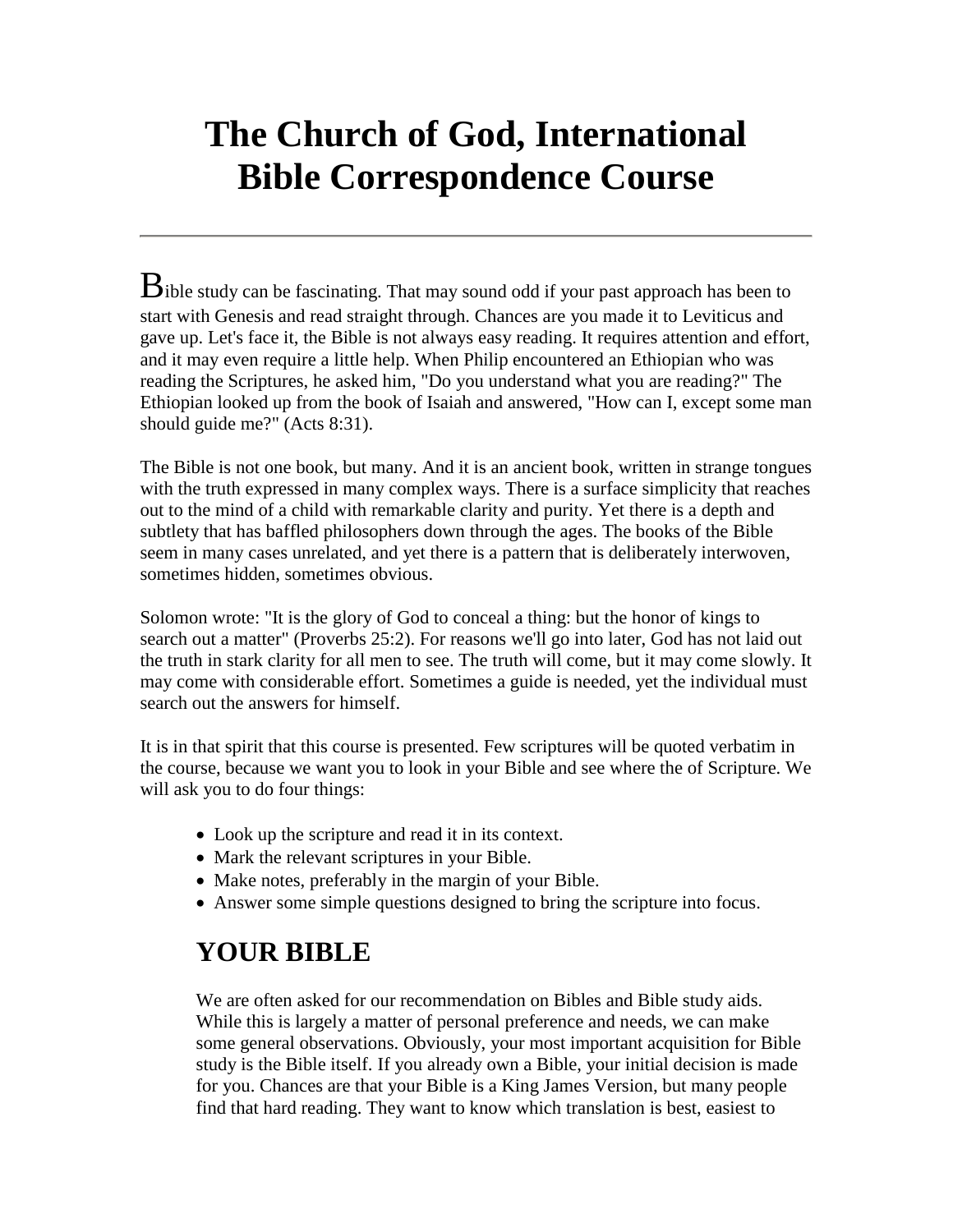read, most accurate, or most literal. Unfortunately, no one translation fits all these descriptions. If you are going out to buy a Bible, be it your first, second, or third, what do you look for? An excellent article appeared in Christianity Today (April 22, 1983) entitled "Bible Translations: A Guide Through The Forest," by Leslie Keylock. The author includes a thorough summary of several popular translations. You may wish to stop by your local library and read this issue of the magazine before you invest in another translation, but we will include a few of our own observations for what they are worth.

#### **LESSON 1 [Why Study the Bible?](file://web/19970130185840/http:/www.cgi.org/watch/jan95/bible_s.htm)**

 $B$ eginning with this issue, we offer you a new way to study your Bible. Using this lesson, your own Bible, and a notebook, you can radically increase your knowledge and understanding of the Bible. Read on to see how it works.

#### **LESSON 2 [Knowing God: Supreme Being, or Trinity?](file://web/19970130185840/http:/www.cgi.org/watch/feb95/course2.htm)**

 $\mathbf W$ here is God, and who is He? Is God even a "He" at all? What if God is beyond human Comprehension, and all we can grasp of Him is a pale facsimile? A God that is so far away, so remote, is unthinkable. And pointless. Who cares about a God we cannot understand or know? He might as well be a visitor from outer space who got all this started and then left. He is no longer here, no longer involved, no longer interested. There is no point in praying to a God whom we cannot understand.

#### **LESSON 3 [Knowing God: The Mystery of the Gods](file://web/19970130185840/http:/www.cgi.org/watch/mar95/course3.htm)**

In the last lesson we made a start on understanding the nature and being of God. Where is God and who is He? Is God even a "He" at all? What if God is beyond human comprehension, and all we can grasp of Him is a pale facsimile? A God that is so far away, so remote, is unthinkable. And pointless. Who cares about a God we cannot understand or know? He might as well be a visitor from outer space who got all this started and then left. He is no longer here, no longer involved, no longer interested. There is no point in praying to a God whom we cannot understand.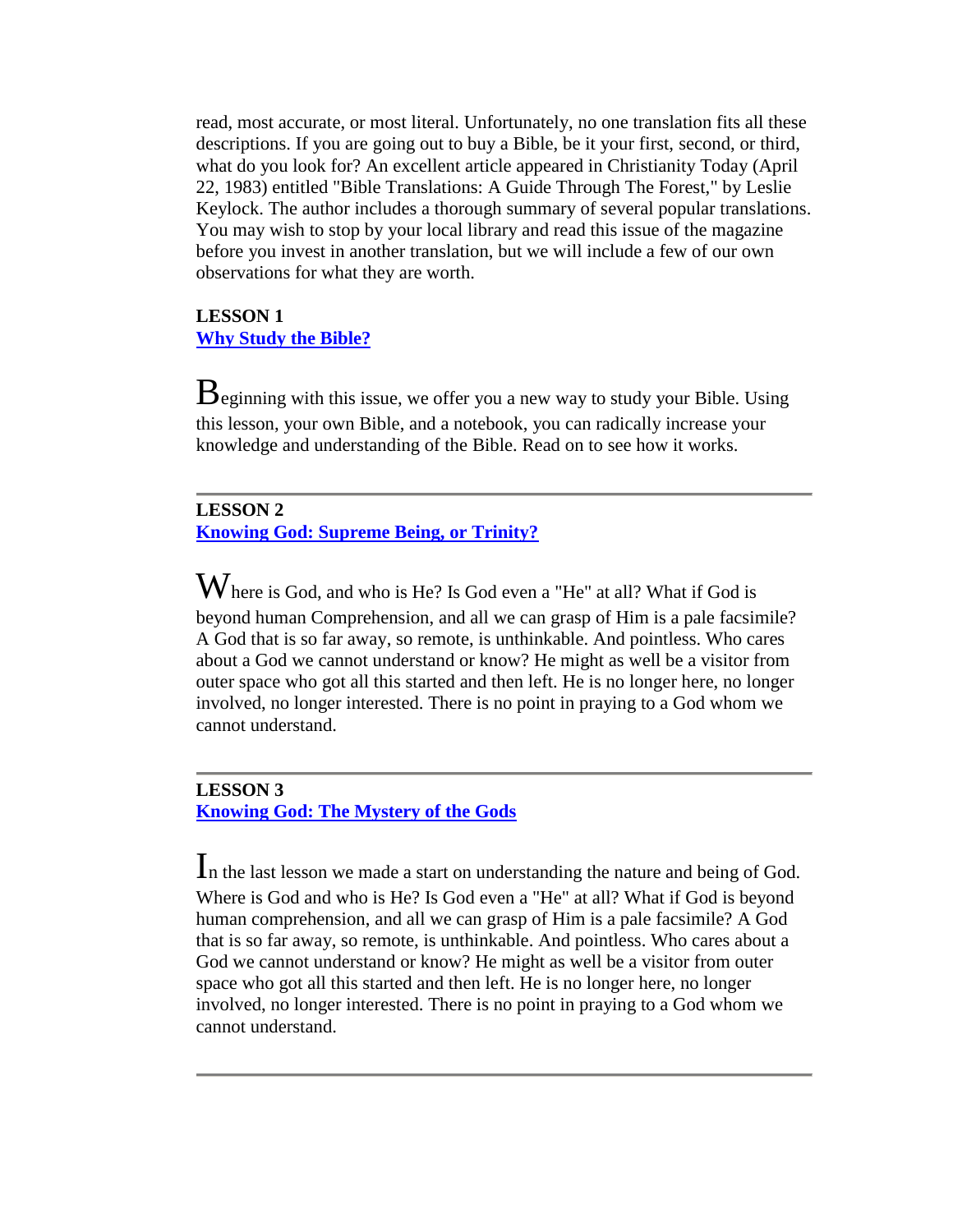# **LESSON 4 [Knowing God: Jesus Christ and the Holy Spirit](file://web/19970130185840/http:/www.cgi.org/watch/apr-may9/course4.htm)**

In the last two lessons we made a start on understanding the nature and being of God. Where is God and who is He? We started with the premise that God can be known and understood, but only in the terms in which He chooses to reveal Himself. We dealt with the apparent conflict between the Old Testament that insists that there is only one God, and the New Testament that tells us that there are two who are called God. Then, we looked carefully at the identity of the one in the Old Testament who is called Jehovah.

# **LESSON 5 [The Law and the Christian](file://web/19970130185840/http:/www.cgi.org/watch/jun95/course5.htm)**

How is a person to know the difference between right and wrong? This is not a very hard question; it just is not often asked. We all have a generalized idea of right and wrong, but rarely give a thought as to where the idea comes from or what authority lies behind it. Who says that stealing is wrong while honoring your parents is right? The Ten Commandments, of course, but why should we follow them? Weren't they abolished along with the rest of the Old Testament law?

# **LESSON 6 [The Law and the Christian](file://web/19970130185840/http:/www.cgi.org/watch/jul95/course6.htm)**

In the last lesson we asked how a person can know the difference between right and wrong. We all have a generalized idea of right and wrong, but rarely give a thought as to where the idea comes from or what authority lies behind it. Who says that stealing is wrong while honoring your parents is right? The Ten Commandments, of course. But what about the rest of the law? Are all those Old Testament laws relevant to the Christian? If not, how do we tell the difference?

### **LESSON 7 [The Law and the Christian: Jesus and the Law](file://web/19970130185840/http:/www.cgi.org/watch/aug95/lesson7.htm)**

In the last two lessons we asked how a person can know the difference between right and wrong, and how we can know which biblical laws apply to us in this age. In this lesson we will begin to look at what the New Testament writers had to say about the law and the Christian. There is a widespread belief among many Protestants that Jesus came to do away with the law. The Jews, they believe, had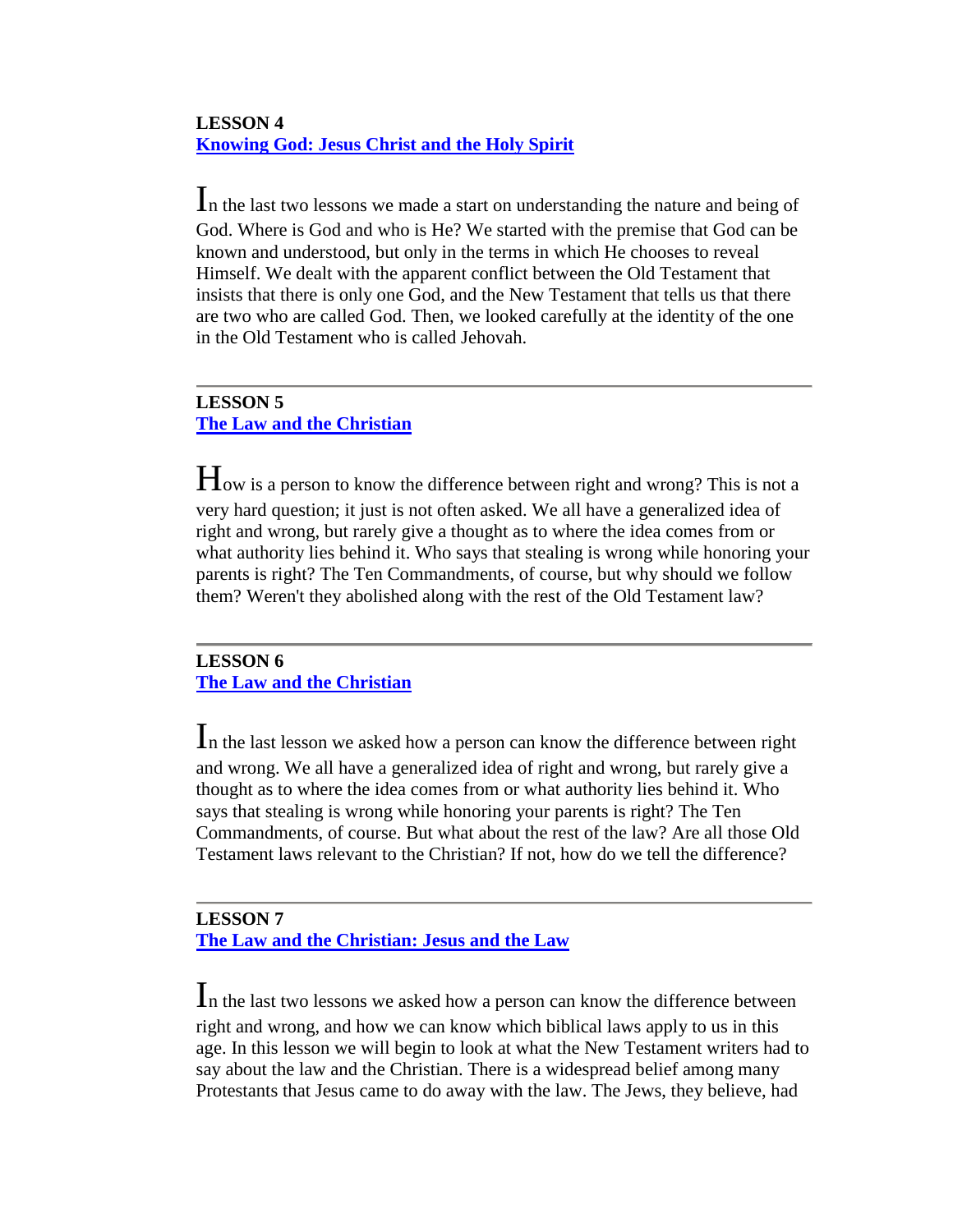labored away under the burdensome law, but Jesus came to offer grace. They think something that Jesus specifically told them not to think: They think he came to destroy the law (Matthew 5:17-18). We learned that far from coming to destroy the law, Jesus came to fulfill it. He said that neither dot nor comma could fail from the law as long as heaven and earth last. Where then do these other ideas come from? If not from Jesus, do they come from Peter? From Paul? In this lesson, we will try to understand what Jesus taught about the law. Later, we will pass on to the others, and deal with those scriptures most often cited as doing away with the law.

#### **LESSON 8 [The Law and the Christian:The Apostle Paul](file://web/19970130185840/http:/www.cgi.org/watch/sep-oct5/lesson8.htm)**

In previous lessons we laid the groundwork for understanding the law of Godespecially as applied to the life of a Christian. We asked how a person is to know the difference between right and wrong, and demonstrated that the law was given to teach us the difference. We laid out the basics of the structure of biblical law and demonstrated how judgments are used to apply the law to life. Then we studied what Jesus had to say about the law of God and saw that far from abolishing the law, He was a teacher of the law.

Beginning with this lesson, we will study what the great apostle Paul had to say about the law in relation to life and salvation. Surely, no man has been more misunderstood nor his writings more misconstrued.

#### **LESSON 9**

**[The Law and the Christian:"Under the Law"?](file://web/19970130185840/http:/www.cgi.org/watch/nov-dec5/lesson9.htm)**

 $\rm W$ hat does the great apostle Paul really think about the law? Those who would not keep the law are quick to cite Paul. Are they right, or are they making the very mistake Peter warned against (II Peter 3:15-17). In this lesson we will examine those passages often used by those who would abandon the law, and will come to understand what Paul is really saying about the law. One of the great misunderstandings in Paul's writings revolves around what he meant by the expression under the law, and what he was saying in the many passages where he truly sounds like he is opposed to the very idea of the law. If you have studied the preceding lessons, you will see immediately how strange this idea is, but there are those areas to be dealt with, nevertheless. We will begin this lesson with a thorough study of the expression under the law and proceed from there to address the problem texts in Galatians and elsewhere.